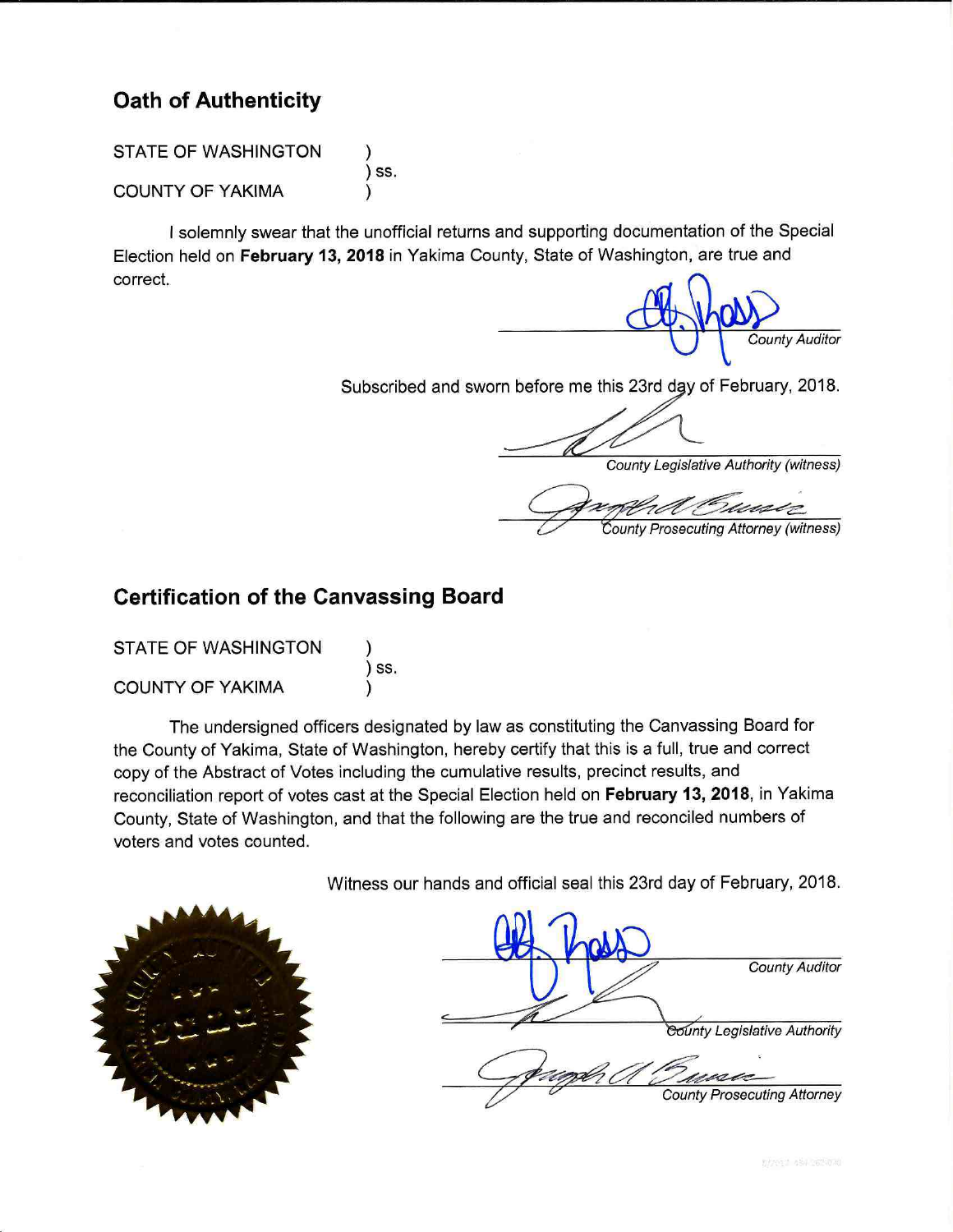# Yakima County Auditor

Yakima February 13, 2018

Reconciliation Form

#### General information

Election date 3,243 Inactive registered voters

#### County name **17,664** and the Value of Marian Marian County of Active registered voters **47,664** Registered voters eligible to participate

#### Category Reconciliation (detailed accounting of ballots)

|                                                | <b>Issued</b><br>(number of<br>voters issued<br>ballots) | <b>Ballots Received</b><br>(envelopes containing<br>ballots) | <b>Ballots Accepted</b><br>(Counted / Tabulated) | <b>Ballots</b><br>forwarded to<br>other<br>counties | <b>Ballots Not Counted</b><br><b>Ballots Rejected</b> | <b>Discrepancy</b><br>(If zero, category<br>balances) |
|------------------------------------------------|----------------------------------------------------------|--------------------------------------------------------------|--------------------------------------------------|-----------------------------------------------------|-------------------------------------------------------|-------------------------------------------------------|
| <b>UOCAVA</b>                                  | 519                                                      | 56                                                           | 56                                               | N/A                                                 | $\Omega$                                              | $\Omega$                                              |
| Federal Write-in Absentee                      | N/A                                                      | $\mathbf{0}$                                                 | $\mathbf{0}$                                     | N/A                                                 | $\mathbf{O}$                                          |                                                       |
| Provisional                                    | $\Omega$                                                 | $\mathbf{O}$                                                 | $\Omega$                                         | $\mathbf{0}$                                        | $\Omega$                                              |                                                       |
| <b>DREs</b>                                    | $\Omega$                                                 | $\mathbf{0}$                                                 | $\mathbf{0}$                                     | N/A                                                 | $\mathbf{O}$                                          | $\Omega$                                              |
| All voters not reported in above<br>categories | 47.229                                                   | 15.460                                                       | 15,338                                           | $\mathbf{0}$                                        | 122                                                   | $\Omega$                                              |
| Total for all voter categories                 | 47.748                                                   | 15,516                                                       | 15,394                                           | $\mathbf{0}$                                        | 122                                                   | $\mathbf{0}$                                          |

#### Summary

#### Reconciliation

**Overall Ballot Reconciliation**

| 15,516   | Email                        |
|----------|------------------------------|
| 15,394   | Fax                          |
| 122      | Deposited at staffed, unstaf |
| $\bf{0}$ | Non-UOCAVA returned by F     |
|          | Rejected Non-UOCAVA retu     |
|          |                              |
| 15.394   | <b>Generation method</b>     |
| 0        | <b>MyBallot</b>              |
| 0        | Other online programs        |
| 15.394   | PDF originating from county  |
|          | Non-UOCAVA ballots issued    |
|          |                              |

#### Additional information requested by the Secretary of State. **Return method**

|                                                    |        | .                                                        |             |
|----------------------------------------------------|--------|----------------------------------------------------------|-------------|
| <b>Ballots Received</b>                            | 15,516 | Email                                                    | 8           |
| <b>Ballots Accepted</b>                            | 15,394 | Fax                                                      | $\Omega$    |
| <b>Ballots Not Counted</b>                         | 122    | Deposited at staffed, unstaffed deposit sites and voting | 2,280       |
| <b>Discrepancy</b>                                 |        | Non-UOCAVA returned by Fax or Email                      |             |
|                                                    |        | Rejected Non-UOCAVA returned, Fax or Email               | $\mathbf 0$ |
| Voters credited to ballots counted                 |        |                                                          |             |
| Credited voters in EMS                             | 15,394 | <b>Generation method</b>                                 |             |
| Credited envelopes without ballots                 | 0      | <b>MyBallot</b>                                          | $\Omega$    |
| Voters not credited in EMS (examples: FWAB or ACP) |        | Other online programs                                    | 20          |
| Total valid ballots                                | 15,394 | PDF originating from county                              | $\Omega$    |
| Discrepancy                                        |        | Non-UOCAVA ballots issued electronically                 | 5.          |
|                                                    |        | AutoMark <sup>®</sup>                                    |             |
|                                                    |        | Estimated number of AutoMark <sup>®</sup> voters         |             |
| Category discrepancy explanation                   |        | <b>EMS discrepancy explanation</b>                       |             |

|                     | Category discrepancy explanation |  |
|---------------------|----------------------------------|--|
|                     |                                  |  |
|                     |                                  |  |
| Report prepared by: | K. Fisher                        |  |
| Contact number:     | 509.574.1340                     |  |

2.23.2018 Date: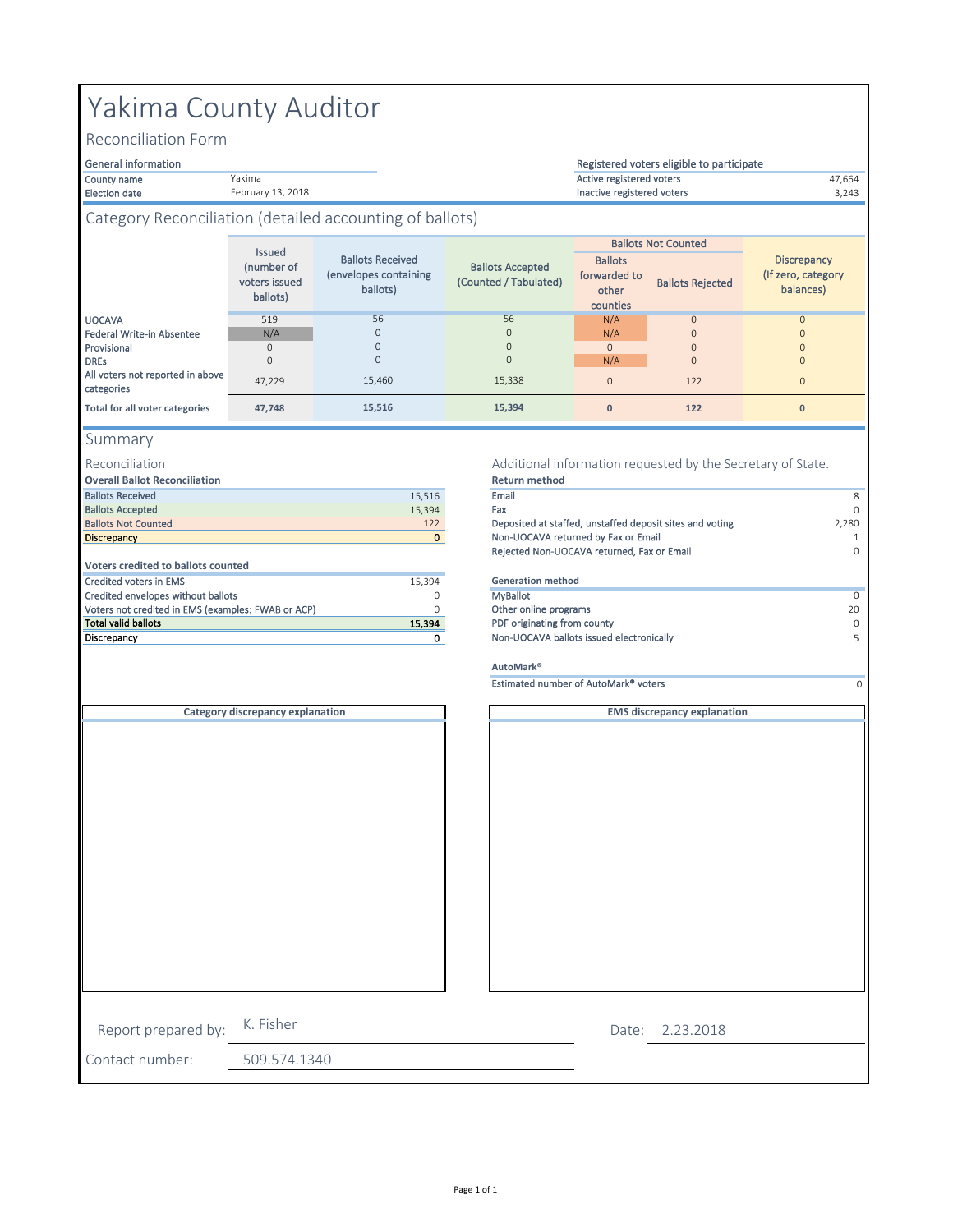### **Cumulative Report — Official Special Election — Yakima County, Washington — February 13, 2018**

**Page 1 of 3**

**02/23/2018 08:46 AM**

|       |            | Total Number of Voters: 15,394 of 47,664 = 32.30%                             |              |                           |              |          |             |              | Precincts Reporting 0 of 88 = 0.00% |
|-------|------------|-------------------------------------------------------------------------------|--------------|---------------------------|--------------|----------|-------------|--------------|-------------------------------------|
| Party |            | Candidate                                                                     |              | <b>Total Ballots Cast</b> | <b>NA</b>    |          |             | <b>Total</b> |                                     |
|       |            | Union Gap School District No. 2 Proposition No. 1 E P & O Levy, Vote For 1    |              |                           |              |          |             |              |                                     |
|       | Levy - Yes |                                                                               | 193          | 59.20%                    | 0            | 0.00%    | 193         | 59.20%       |                                     |
|       | Levy - No  |                                                                               | 133          | 40.80%                    | $\mathbf 0$  | 0.00%    | 133         | 40.80%       |                                     |
|       |            | <b>Cast Votes:</b>                                                            | 326          | 100.00%                   | $\mathbf 0$  | 0.00%    |             | 326 100.00%  |                                     |
|       |            | Over Votes:                                                                   | 0            | 0.00%                     | $\mathbf 0$  | 0.00%    | 0           | 0.00%        |                                     |
|       |            | <b>Under Votes:</b>                                                           | 0            | 0.00%                     | 0            | 0.00%    | 0           | 0.00%        |                                     |
|       |            | Wahluke School District No. 73 Proposition No. 1 E P & O Levy, Vote For 1     |              |                           |              |          |             |              |                                     |
|       | Levy - Yes |                                                                               | $\mathbf 0$  | 0.00%                     | $\mathbf 0$  | 0.00%    | $\mathbf 0$ | 0.00%        |                                     |
|       | Levy - No  |                                                                               | 0            | 0.00%                     | $\mathbf 0$  | 0.00%    | $\mathbf 0$ | 0.00%        |                                     |
|       |            | <b>Cast Votes:</b>                                                            | 0            | 0.00%                     | $\mathbf 0$  | 0.00%    | $\mathbf 0$ | 0.00%        |                                     |
|       |            | <b>Over Votes:</b>                                                            | $\Omega$     | 0.00%                     | $\mathbf 0$  | 0.00%    | $\mathbf 0$ | 0.00%        |                                     |
|       |            | <b>Under Votes:</b>                                                           | $\mathbf 0$  | 0.00%                     | $\mathbf 0$  | $0.00\%$ | $\mathbf 0$ | 0.00%        |                                     |
|       |            | East Valley School District No. 90 Proposition No. 1 E P & O Levy, Vote For 1 |              |                           |              |          |             |              |                                     |
|       | Levy - Yes |                                                                               | 2,043        | 62.92%                    | $\mathbf 0$  | 0.00%    | 2,043       | 62.92%       |                                     |
|       | Levy - No  |                                                                               | 1,204        | 37.08%                    | 0            | 0.00%    | 1,204       | 37.08%       |                                     |
|       |            | <b>Cast Votes:</b>                                                            | 3,247        | 99.82%                    | $\mathbf 0$  | 0.00%    | 3,247       | 99.82%       |                                     |
|       |            | Over Votes:                                                                   | $\mathbf 0$  | 0.00%                     | $\Omega$     | 0.00%    | $\mathbf 0$ | 0.00%        |                                     |
|       |            | <b>Under Votes:</b>                                                           | 6            | 0.18%                     | 0            | $0.00\%$ | 6           | 0.18%        |                                     |
|       |            | Grandview School District No. 200 Proposition No. 1 E P & O Levy, Vote For 1  |              |                           |              |          |             |              |                                     |
|       | Levy - Yes |                                                                               | 815          | 60.28%                    | $\mathbf 0$  | 0.00%    | 815         | 60.28%       |                                     |
|       | Levy - No  |                                                                               | 537          | 39.72%                    | $\mathbf 0$  | 0.00%    | 537         | 39.72%       |                                     |
|       |            | <b>Cast Votes:</b>                                                            | 1,352        | 99.93%                    | $\mathbf 0$  | $0.00\%$ | 1,352       | 99.93%       |                                     |
|       |            | Over Votes:                                                                   | 0            | 0.00%                     | $\mathbf 0$  | $0.00\%$ | 0           | 0.00%        |                                     |
|       |            | <b>Under Votes:</b>                                                           | $\mathbf{1}$ | 0.07%                     | 0            | 0.00%    | 1           | 0.07%        |                                     |
|       |            | Bickleton School District No. 203 Proposition No. 1 E P & O Levy, Vote For 1  |              |                           |              |          |             |              |                                     |
|       | Levy - Yes |                                                                               | 8            | 88.89%                    | $\mathbf 0$  | 0.00%    | 8           | 88.89%       |                                     |
|       | Levy - No  |                                                                               | $\mathbf{1}$ | 11.11%                    | $\mathbf 0$  | $0.00\%$ |             | 1 11.11%     |                                     |
|       |            | <b>Cast Votes:</b>                                                            |              | 9 100.00%                 | $\mathbf{0}$ | 0.00%    |             | 9 100.00%    |                                     |

0.00% 0

 $0.00\%$  and  $0.00\%$  and  $0.00\%$  are  $0.00\%$ 

0.00% 0.00%

0.00% 0 0.00%

**Over Votes:** 0 0.00% **Under Votes:** 0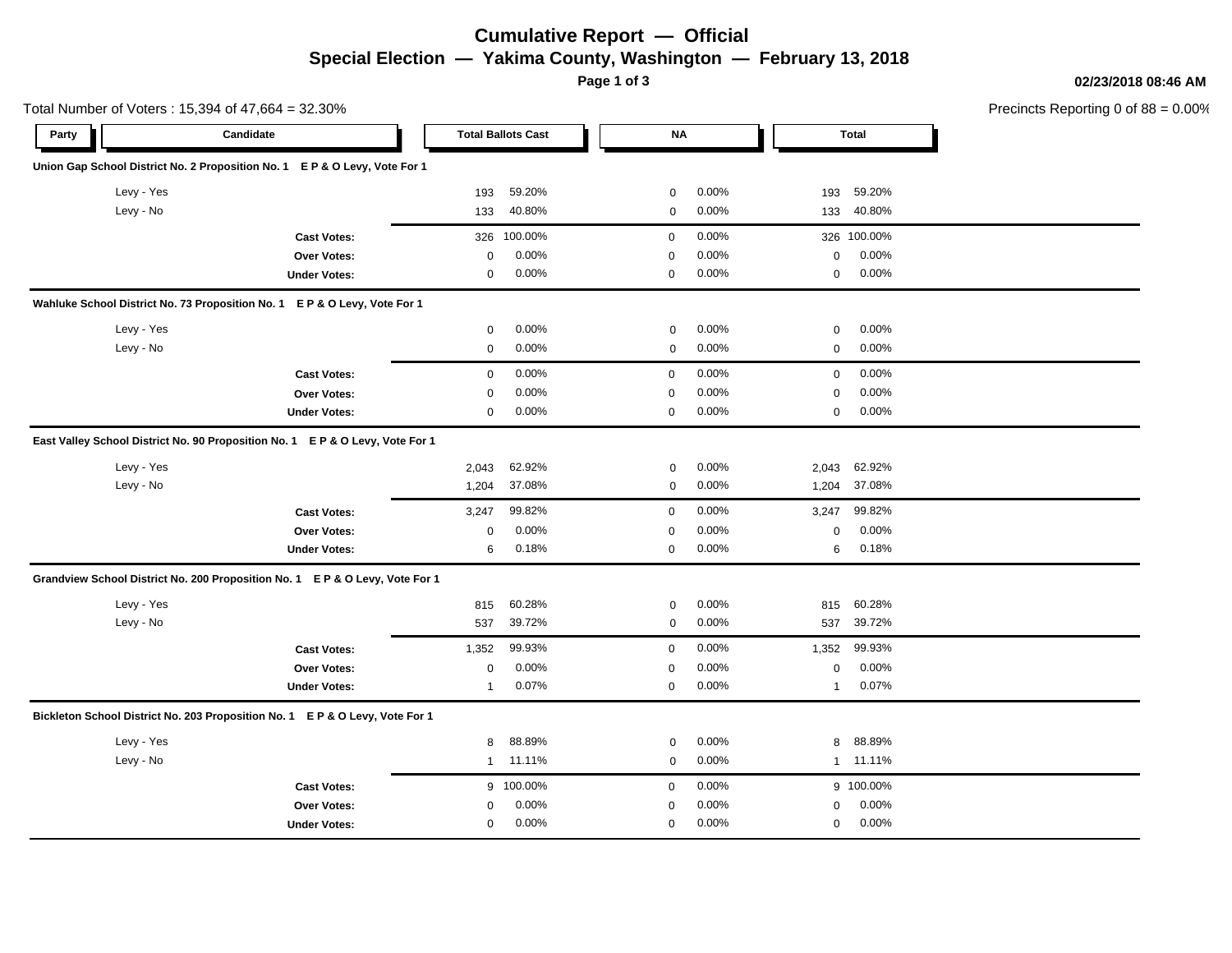# **Cumulative Report — Official Special Election — Yakima County, Washington — February 13, 2018**

**Page 2 of 3**

**02/23/2018 08:46 AM**

|       | Total Number of Voters: 15,394 of 47,664 = 32.30% |                                                                                     |                |                           |             |       |              |               | Precincts Reporting 0 of 88 = 0.00% |
|-------|---------------------------------------------------|-------------------------------------------------------------------------------------|----------------|---------------------------|-------------|-------|--------------|---------------|-------------------------------------|
| Party |                                                   | Candidate                                                                           |                | <b>Total Ballots Cast</b> | <b>NA</b>   |       |              | <b>Total</b>  |                                     |
|       |                                                   | Granger School District No. 204 Proposition No. 1 E P & O Levy, Vote For 1          |                |                           |             |       |              |               |                                     |
|       | Levy - Yes                                        |                                                                                     | 281            | 66.12%                    | $\mathbf 0$ | 0.00% | 281          | 66.12%        |                                     |
|       | Levy - No                                         |                                                                                     | 144            | 33.88%                    | 0           | 0.00% | 144          | 33.88%        |                                     |
|       |                                                   | <b>Cast Votes:</b>                                                                  | 425            | 99.77%                    | 0           | 0.00% | 425          | 99.77%        |                                     |
|       |                                                   | Over Votes:                                                                         | 0              | 0.00%                     | 0           | 0.00% | 0            | 0.00%         |                                     |
|       |                                                   | <b>Under Votes:</b>                                                                 | $\mathbf{1}$   | 0.23%                     | $\mathbf 0$ | 0.00% | $\mathbf{1}$ | 0.23%         |                                     |
|       |                                                   | Zillah School District No. 205 Proposition No. 1 E P & O Levy, Vote For 1           |                |                           |             |       |              |               |                                     |
|       | Levy - Yes                                        |                                                                                     | 680            | 67.86%                    | 0           | 0.00% | 680          | 67.86%        |                                     |
|       | Levy - No                                         |                                                                                     | 322            | 32.14%                    | 0           | 0.00% | 322          | 32.14%        |                                     |
|       |                                                   | <b>Cast Votes:</b>                                                                  |                | 1,002 100.00%             | 0           | 0.00% |              | 1,002 100.00% |                                     |
|       |                                                   | Over Votes:                                                                         | 0              | 0.00%                     | 0           | 0.00% | 0            | 0.00%         |                                     |
|       |                                                   | <b>Under Votes:</b>                                                                 | 0              | 0.00%                     | 0           | 0.00% | 0            | 0.00%         |                                     |
|       |                                                   | Wapato School District No. 207 Proposition No. 1 E P & O Levy, Vote For 1           |                |                           |             |       |              |               |                                     |
|       | Levy - Yes                                        |                                                                                     | 649            | 64.90%                    | 0           | 0.00% | 649          | 64.90%        |                                     |
|       | Levy - No                                         |                                                                                     | 351            | 35.10%                    | 0           | 0.00% | 351          | 35.10%        |                                     |
|       |                                                   | <b>Cast Votes:</b>                                                                  | 1,000          | 99.80%                    | $\mathbf 0$ | 0.00% | 1,000        | 99.80%        |                                     |
|       |                                                   | <b>Over Votes:</b>                                                                  | $\overline{2}$ | 0.20%                     | $\mathbf 0$ | 0.00% | 2            | 0.20%         |                                     |
|       |                                                   | <b>Under Votes:</b>                                                                 | 0              | 0.00%                     | $\mathbf 0$ | 0.00% | 0            | 0.00%         |                                     |
|       |                                                   | West Valley School District No. 208 Proposition No. 1 E P & O Levy, Vote For 1      |                |                           |             |       |              |               |                                     |
|       | Levy - Yes                                        |                                                                                     | 4,409          | 58.78%                    | 0           | 0.00% | 4,409        | 58.78%        |                                     |
|       | Levy - No                                         |                                                                                     | 3,092          | 41.22%                    | 0           | 0.00% | 3,092        | 41.22%        |                                     |
|       |                                                   | <b>Cast Votes:</b>                                                                  | 7,501          | 99.88%                    | $\mathbf 0$ | 0.00% | 7,501        | 99.88%        |                                     |
|       |                                                   | Over Votes:                                                                         | -1             | 0.01%                     | 0           | 0.00% | $\mathbf{1}$ | 0.01%         |                                     |
|       |                                                   | <b>Under Votes:</b>                                                                 | 8              | 0.11%                     | $\mathbf 0$ | 0.00% | 8            | 0.11%         |                                     |
|       |                                                   | Yakima County Fire Protection District No. 3 Proposition No. 1 G O Bond, Vote For 1 |                |                           |             |       |              |               |                                     |
|       | Approved                                          |                                                                                     | 226            | 69.75%                    | 0           | 0.00% | 226          | 69.75%        |                                     |
|       | Rejected                                          |                                                                                     | 98             | 30.25%                    | 0           | 0.00% | 98           | 30.25%        |                                     |
|       |                                                   | <b>Cast Votes:</b>                                                                  |                | 324 100.00%               | $\mathbf 0$ | 0.00% |              | 324 100.00%   |                                     |
|       |                                                   | Over Votes:                                                                         | 0              | 0.00%                     | $\Omega$    | 0.00% | 0            | 0.00%         |                                     |
|       |                                                   | <b>Under Votes:</b>                                                                 | $\mathbf 0$    | 0.00%                     | $\mathbf 0$ | 0.00% | $\mathbf{0}$ | 0.00%         |                                     |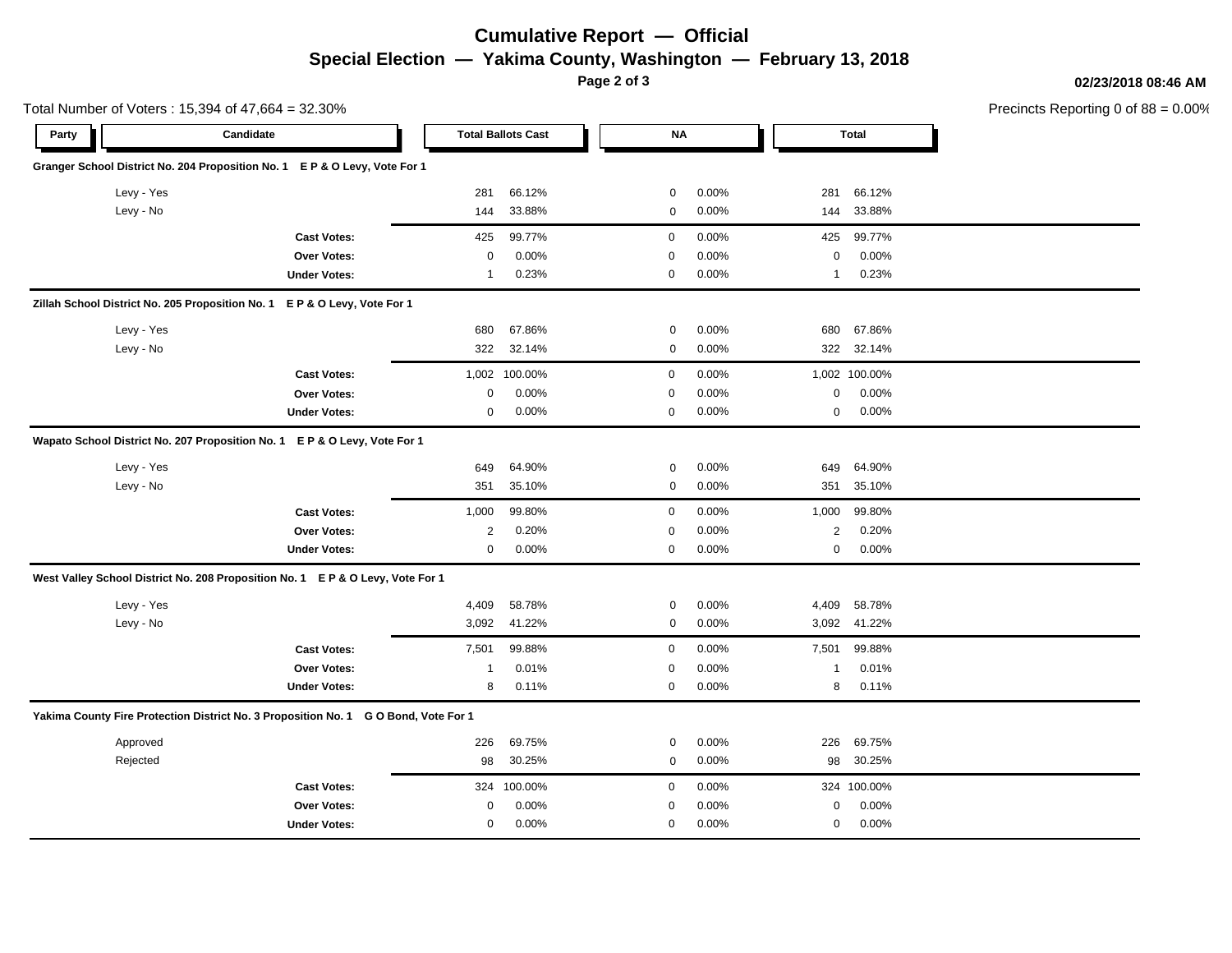# **Cumulative Report — Official Special Election — Yakima County, Washington — February 13, 2018**

**Page 3 of 3**

**02/23/2018 08:46 AM**

| Total Number of Voters: $15,394$ of $47,664 = 32.30\%$                       |              |                           |           |          |          |          | Precincts Reporting 0 of $88 = 0.00\%$ |  |
|------------------------------------------------------------------------------|--------------|---------------------------|-----------|----------|----------|----------|----------------------------------------|--|
| Party<br>Candidate                                                           |              | <b>Total Ballots Cast</b> | <b>NA</b> |          |          | Total    |                                        |  |
| Naches Park & Recreation District Proposition No. 1 Special Levy, Vote For 1 |              |                           |           |          |          |          |                                        |  |
| Tax Levy - Yes                                                               | 343          | 71.61%                    | $\Omega$  | $0.00\%$ | 343      | 71.61%   |                                        |  |
| Tax Levy - No                                                                | 136          | 28.39%                    | $\Omega$  | $0.00\%$ | 136      | 28.39%   |                                        |  |
| <b>Cast Votes:</b>                                                           | 479          | 99.17%                    | $\Omega$  | $0.00\%$ | 479      | 99.17%   |                                        |  |
| <b>Over Votes:</b>                                                           | $\mathbf{0}$ | $0.00\%$                  | $\Omega$  | $0.00\%$ | $\Omega$ | $0.00\%$ |                                        |  |
| <b>Under Votes:</b>                                                          |              | 0.83%                     | $\Omega$  | $0.00\%$ |          | 0.83%    |                                        |  |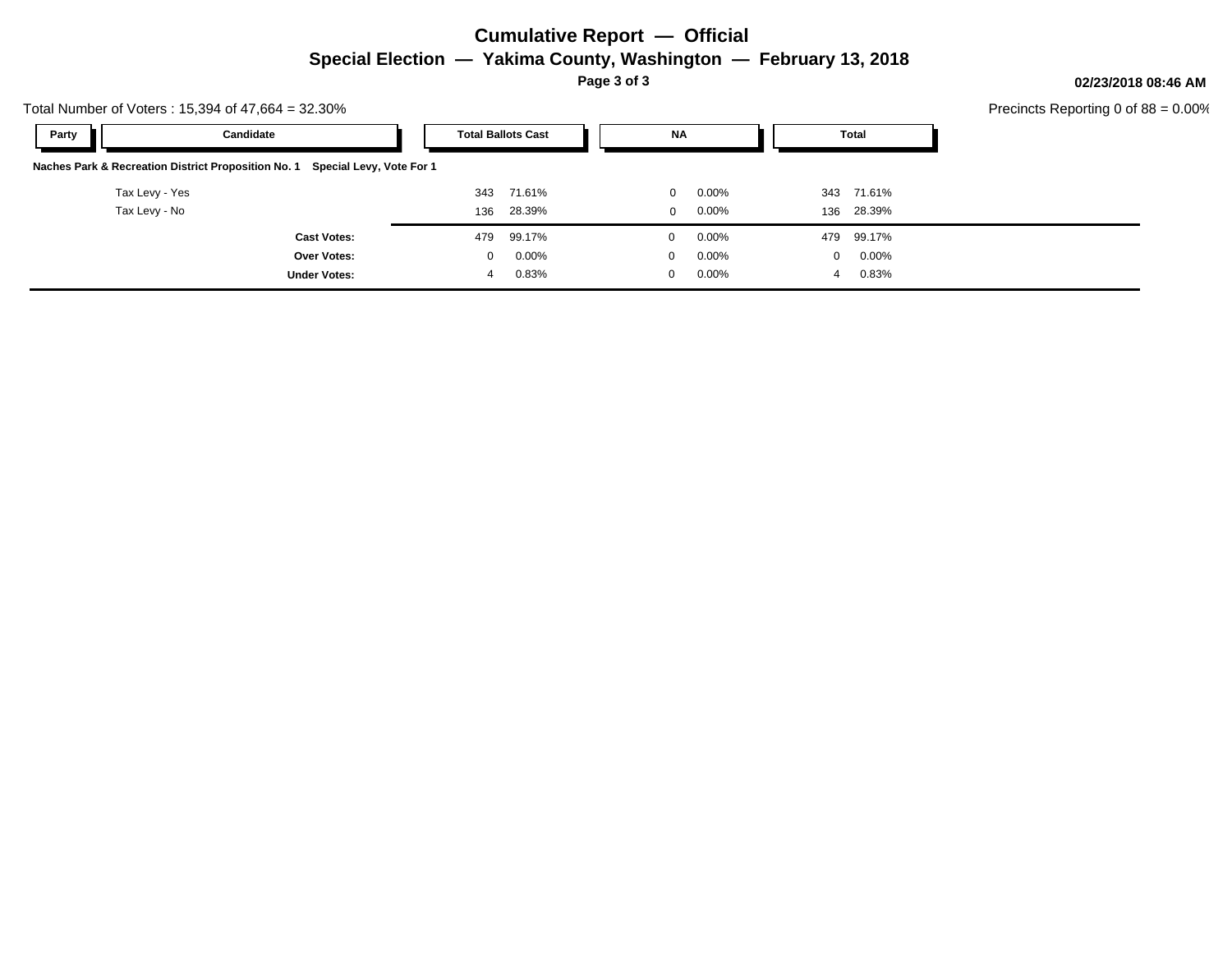**Special Election — Yakima County, Washington — February 13, 2018**

**Page 1 of 12**

#### **02/23/2018 08:51 AM**

Precincts Reporting 0 of 88 = 0.00%

Total Number of Voters: 15,394 of 47,664 = 32.30%

### **Union Gap School District No. 2 Proposition No. 1 - E P & O Levy**

| <b>Precinct</b> | Blank          |              | Over Under     | <b>Total</b>   | Registered   Percent |          |        |               |        |             |
|-----------------|----------------|--------------|----------------|----------------|----------------------|----------|--------|---------------|--------|-------------|
|                 | <b>Ballots</b> |              | Votes    Votes | <b>Ballots</b> | <b>Voters</b>        | Turnout  |        |               |        |             |
|                 | Cast           |              |                | Cast           |                      |          | n<br>œ | $\frac{1}{2}$ |        |             |
|                 |                |              |                |                |                      |          |        | >             | Totals |             |
|                 |                |              |                |                |                      |          |        | ω<br>┙        |        |             |
|                 |                |              |                |                |                      |          |        |               |        |             |
|                 |                |              |                |                |                      |          |        |               |        |             |
|                 |                |              |                |                |                      |          |        |               |        |             |
| 2301            | 0              | 0            | $\Omega$       | 140            | 654                  | 21.41%   | 76     | 64            |        | 140         |
| 2303            | 0              | 0            | $\Omega$       | 138            | 706                  | 19.55%   | 93     | 45            |        | 138         |
| 2306            | 0              | 0            | 0              | 28             | 101                  | 27.72%   | 16     | 12            |        | 28          |
| 4624            | 0              | $\Omega$     | $\Omega$       | 20             | 60                   | 33.33%   | 8      | 12            |        | 20          |
| Provisional     |                | 0            | 0              |                | $\mathbf 0$          | $0.00\%$ | 0      | 0             |        | $\mathbf 0$ |
| Totals:         | $\mathbf{0}$   | $\mathbf{0}$ | $\bf{0}$       | 326            | 1,521                |          | 193    | 133           |        | 326         |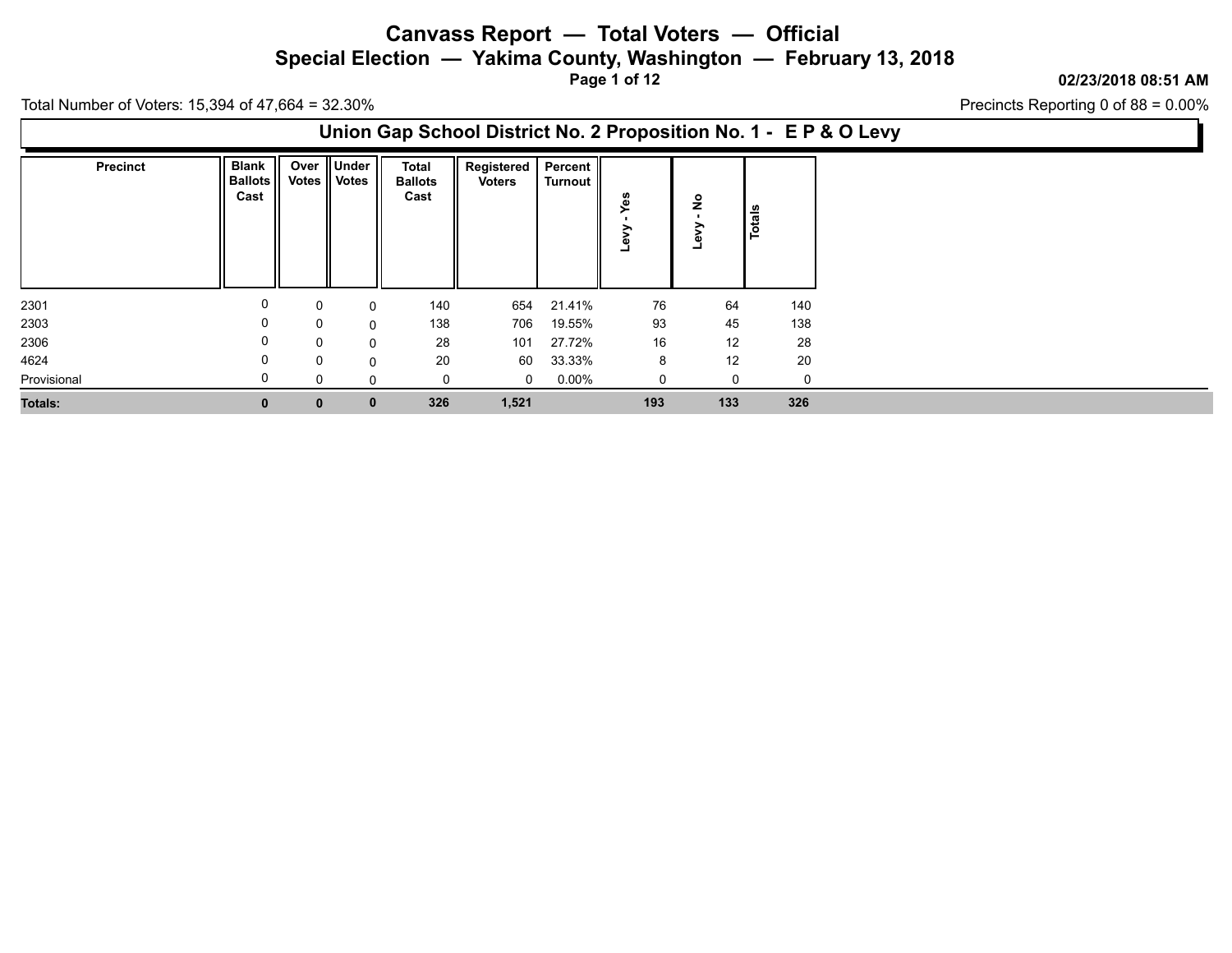**Special Election — Yakima County, Washington — February 13, 2018**

**Page 2 of 12**

#### **02/23/2018 08:51 AM**

Precincts Reporting 0 of 88 = 0.00%

Total Number of Voters: 15,394 of 47,664 = 32.30%

### **Wahluke School District No. 73 Proposition No. 1 - E P & O Levy**

| <b>Precinct</b>     | <b>Blank</b><br>Ballots<br>Cast |                      | Over Under<br>Votes    Votes | <b>Total</b><br><b>Ballots</b><br>Cast |             | Registered   Percent  <br><b>Voters</b> | Turnout              | m            | $\frac{9}{2}$<br>ــ | <b>Totals</b> |
|---------------------|---------------------------------|----------------------|------------------------------|----------------------------------------|-------------|-----------------------------------------|----------------------|--------------|---------------------|---------------|
| 5202<br>Provisional | U                               | $\Omega$<br>$\Omega$ | $\Omega$<br>0                |                                        |             | 5<br>$\overline{0}$                     | $0.00\%$<br>$0.00\%$ | 0<br>0       | 0<br>0              | 0<br>$\Omega$ |
| Totals:             |                                 | $\mathbf{0}$         | $\mathbf{0}$                 |                                        | $\mathbf 0$ | 5                                       |                      | $\mathbf{0}$ | $\mathbf{0}$        | $\mathbf{0}$  |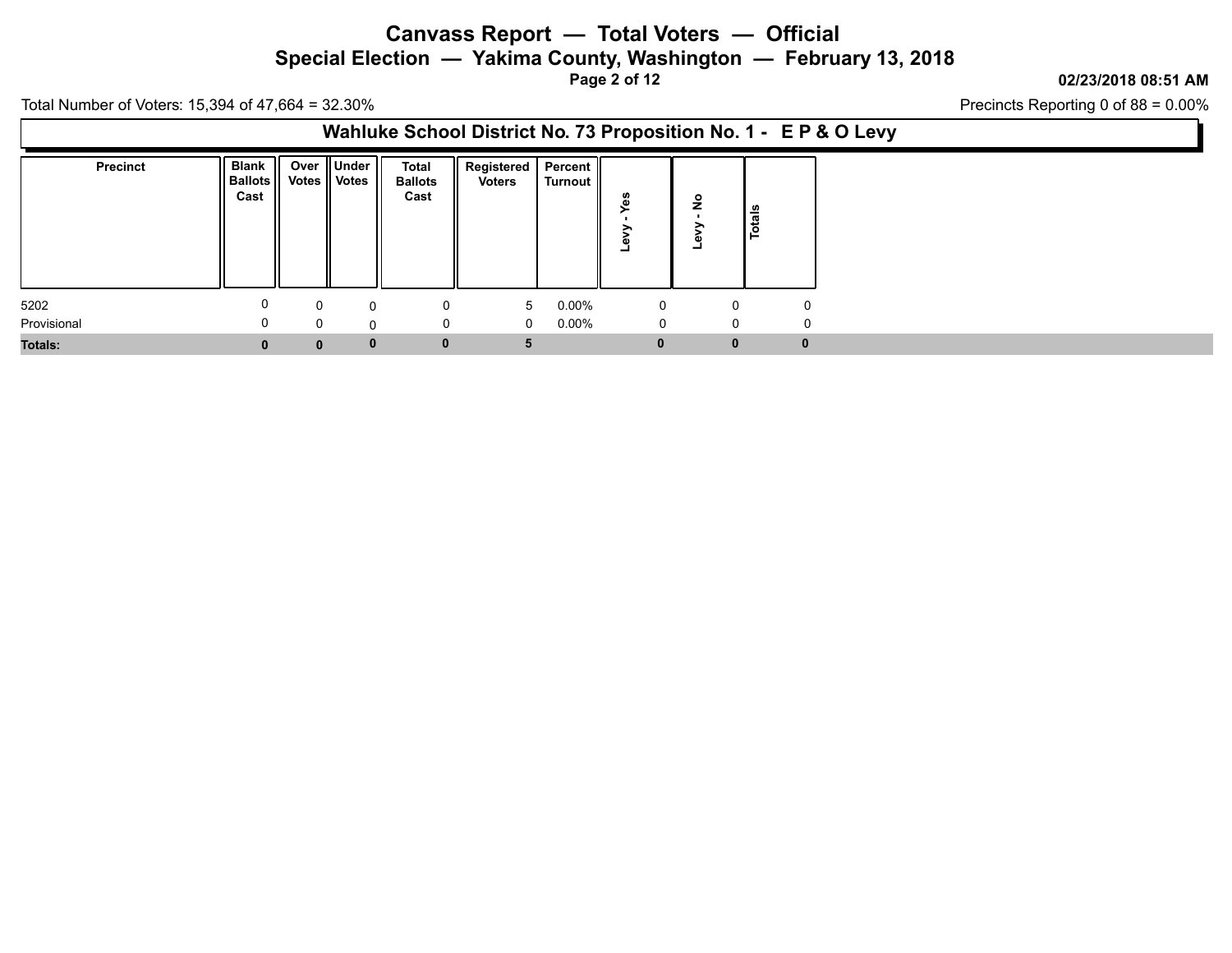**Special Election — Yakima County, Washington — February 13, 2018**

**Page 3 of 12**

#### **02/23/2018 08:51 AM**

Precincts Reporting 0 of 88 = 0.00%

Total Number of Voters: 15,394 of 47,664 = 32.30%

### **East Valley School District No. 90 Proposition No. 1 - E P & O Levy**

|                | <b>Precinct</b> | <b>Blank</b><br><b>Ballots</b><br>Cast | Over<br><b>Votes</b> | Under<br><b>Votes</b> | <b>Total</b><br><b>Ballots</b><br>Cast | Registered<br><b>Voters</b> | Percent<br>Turnout | Yes            | $\overline{\mathsf{a}}$ |                |
|----------------|-----------------|----------------------------------------|----------------------|-----------------------|----------------------------------------|-----------------------------|--------------------|----------------|-------------------------|----------------|
|                |                 |                                        |                      |                       |                                        |                             |                    | Levy           | Геv                     | Totals         |
| 1101           |                 | $\mathbf 0$                            | 0                    | 0                     | 229                                    | 998                         | 22.95%             | 138            | 91                      | 229            |
| 1103           |                 |                                        | 0                    | 0                     | 198                                    | 832                         | 23.80%             | 121            | 77                      | 198            |
| 3106           |                 | 0                                      | 0                    | 0                     | 248                                    | 707                         | 35.08%             | 159            | 89                      | 248            |
| 3206           |                 |                                        | 0                    | $\mathbf{0}$          | 339                                    | 831                         | 40.79%             | 251            | 88                      | 339            |
| 3304           |                 |                                        | 0                    |                       | 247                                    | 793                         | 31.15%             | 141            | 105                     | 246            |
| 3504           |                 | $\Omega$                               | 0                    | 0                     | $\overline{7}$                         | 22                          | 31.82%             | $\mathbf{1}$   | 6                       | $\overline{7}$ |
| 4003           |                 | 3                                      | 0                    | 3                     | 355                                    | 1,114                       | 31.87%             | 205            | 147                     | 352            |
| 4005           |                 | 0                                      | 0                    | 0                     | 167                                    | 432                         | 38.66%             | 101            | 66                      | 167            |
| 4106           |                 | 0                                      | 0                    | 0                     | 235                                    | 645                         | 36.43%             | 139            | 96                      | 235            |
| 4402           |                 | 0                                      | 0                    | 0                     | $\mathbf{1}$                           | 5 <sup>5</sup>              | 20.00%             | $\overline{1}$ | 0                       | $\overline{1}$ |
| 4501           |                 | 0                                      | 0                    | 0                     | 40                                     | 279                         | 14.34%             | 26             | 14                      | 40             |
| 4504           |                 | 0                                      | 0                    | 0                     | 224                                    | 573                         | 39.09%             | 139            | 85                      | 224            |
| 4606           |                 | 0                                      | 0                    | 0                     | 333                                    | 1,010                       | 32.97%             | 209            | 124                     | 333            |
| 4802           |                 | 2                                      | 0                    | $\overline{2}$        | 503                                    | 1,209                       | 41.60%             | 322            | 179                     | 501            |
| 5101           |                 | 0                                      | 0                    | 0                     | 127                                    | 380                         | 33.42%             | 90             | 37                      | 127            |
| Provisional    |                 | 0                                      | 0                    | 0                     | 0                                      | $\mathsf{O}$                | $0.00\%$           | 0              | 0                       | $\mathbf 0$    |
| <b>Totals:</b> |                 | 6                                      | $\mathbf{0}$         | 6                     | 3,253                                  | 9,830                       |                    | 2,043          | 1,204                   | 3,247          |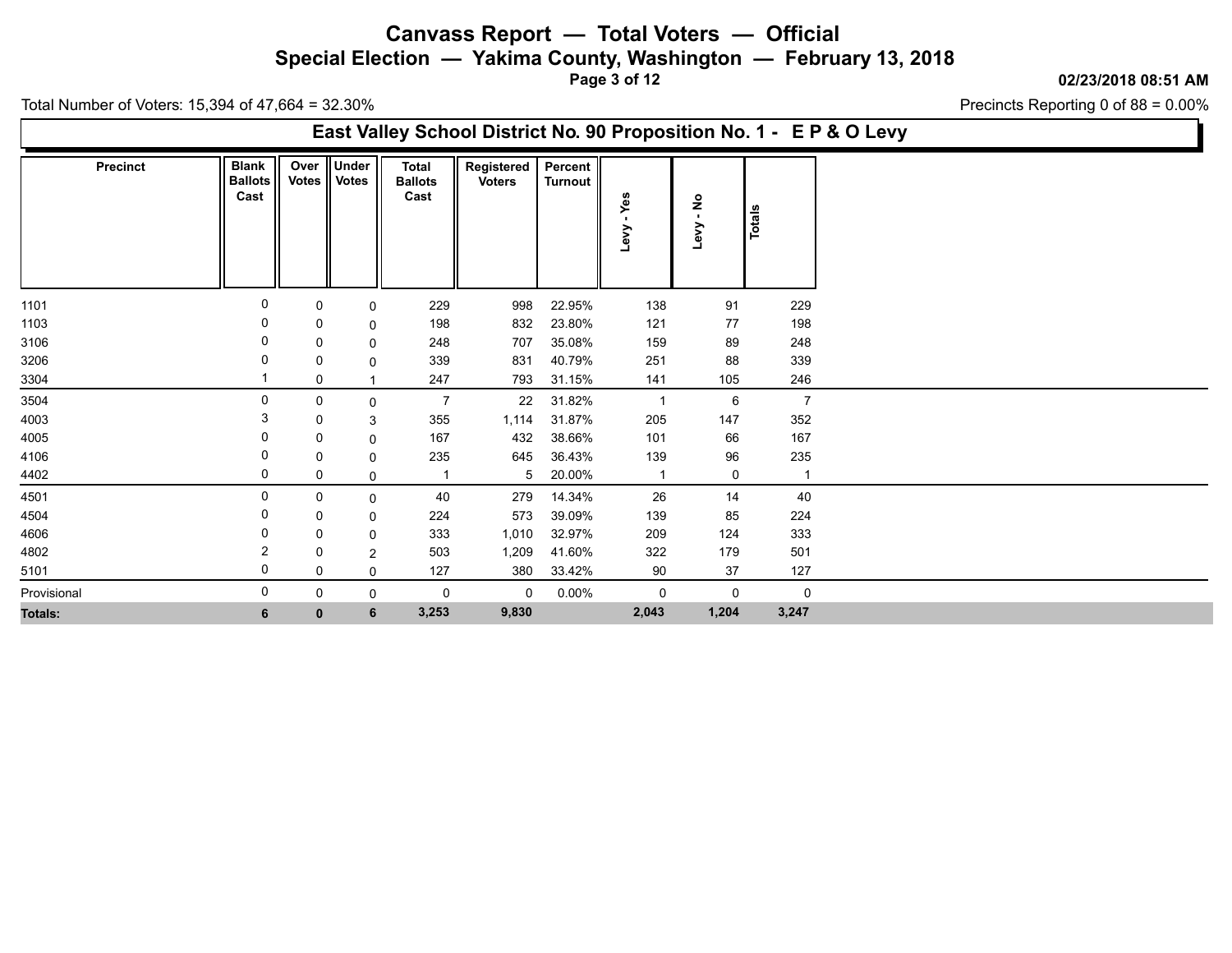**Special Election — Yakima County, Washington — February 13, 2018**

**Page 4 of 12**

#### **02/23/2018 08:51 AM**

Precincts Reporting 0 of 88 = 0.00%

Total Number of Voters: 15,394 of 47,664 = 32.30%

### **Grandview School District No. 200 Proposition No. 1 - E P & O Levy**

| <b>Precinct</b> | <b>Blank</b><br><b>Ballots</b><br>Cast |   |              | Over Under<br>Votes    Votes | <b>Total</b><br><b>Ballots</b><br>Cast | Registered<br><b>Voters</b> | Percent  <br>Turnout | ω<br>Levy      | Levy - No      | Totals         |
|-----------------|----------------------------------------|---|--------------|------------------------------|----------------------------------------|-----------------------------|----------------------|----------------|----------------|----------------|
|                 |                                        |   |              |                              |                                        |                             |                      |                |                |                |
| 0301            |                                        | 0 | 0            | 0                            | 40                                     | 301                         | 13.29%               | 29             | 11             | 40             |
| 0302            |                                        | 0 | 0            | 0                            | 154                                    | 873                         | 17.64%               | 99             | 55             | 154            |
| 0303            |                                        | 0 | 0            | $\mathbf 0$                  | 185                                    | 941                         | 19.66%               | 113            | 72             | 185            |
| 0304            |                                        | 0 | 0            | 0                            | 87                                     | 239                         | 36.40%               | 51             | 36             | 87             |
| 0305            |                                        | 0 | 0            | $\mathbf 0$                  | $\overline{7}$                         | 30                          | 23.33%               | $\overline{7}$ | 0              | 7              |
| 0306            |                                        | 0 | 0            | $\mathbf 0$                  | 272                                    | 918                         | 29.63%               | 179            | 93             | 272            |
| 0307            |                                        | 0 | 0            | 0                            | 16                                     | 75                          | 21.33%               | 15             | $\overline{1}$ | 16             |
| 0308            |                                        | 0 | 0            | 0                            | $\overline{1}$                         | 4                           | 25.00%               | $\overline{1}$ | 0              | $\overline{1}$ |
| 2408            |                                        | 0 | 0            | 0                            | 51                                     | 196                         | 26.02%               | 24             | $27\,$         | 51             |
| 3100            |                                        | 0 | 0            | 0                            | 270                                    | 842                         | 32.07%               | 161            | 109            | 270            |
| 3101            |                                        | 0 | 0            | 0                            | 108                                    | 404                         | 26.73%               | 46             | 62             | 108            |
| 4105            |                                        |   | 0            |                              | 117                                    | 397                         | 29.47%               | 62             | 54             | 116            |
| 4618            |                                        | 0 | 0            | 0                            | 45                                     | 129                         | 34.88%               | 28             | 17             | 45             |
| Provisional     |                                        | 0 | 0            | $\mathbf 0$                  | 0                                      | 0                           | $0.00\%$             | 0              | 0              | $\mathbf 0$    |
| <b>Totals:</b>  |                                        |   | $\mathbf{0}$ | $\mathbf{1}$                 | 1,353                                  | 5,349                       |                      | 815            | 537            | 1,352          |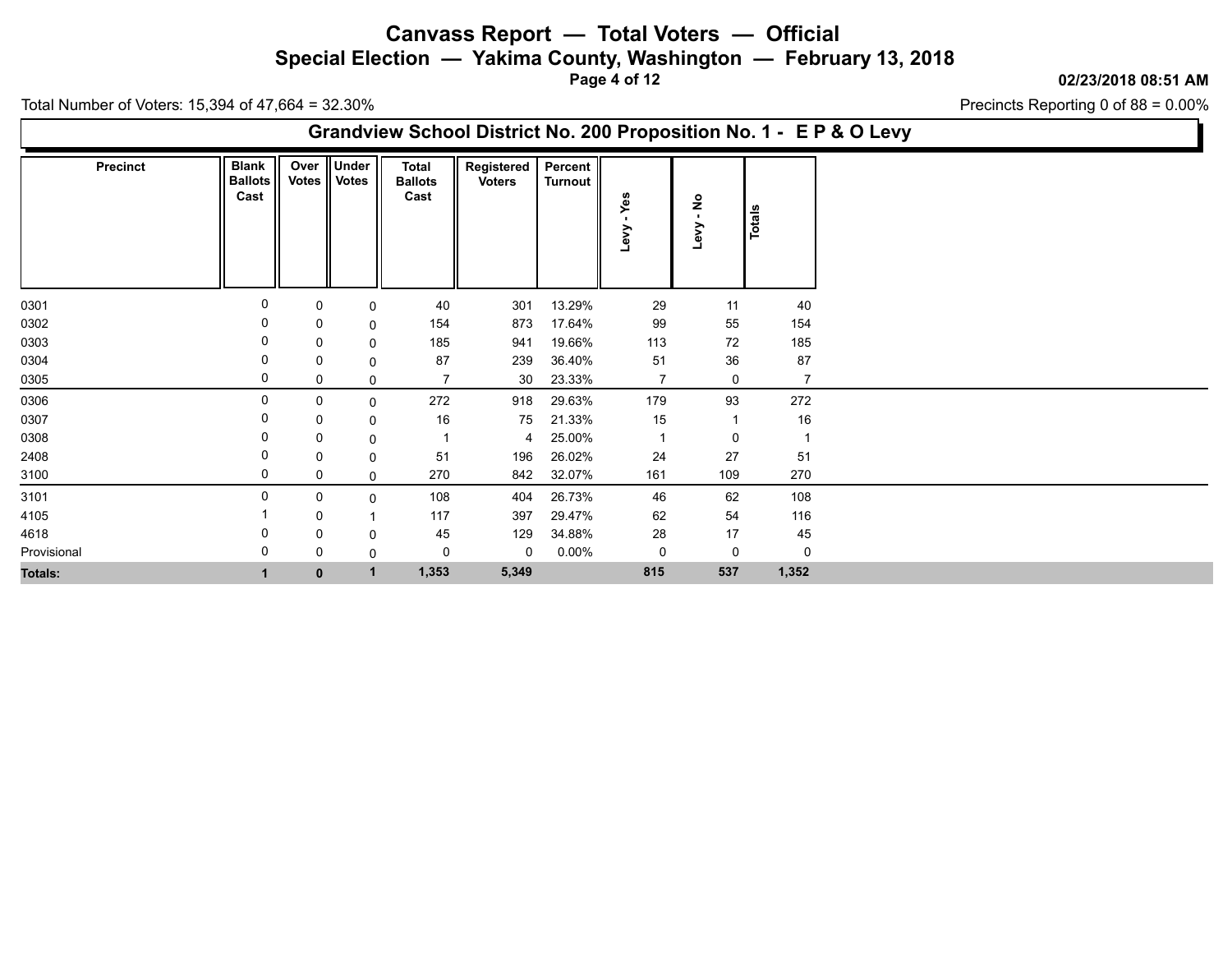**Special Election — Yakima County, Washington — February 13, 2018**

**Page 5 of 12**

#### **02/23/2018 08:51 AM**

Precincts Reporting 0 of 88 = 0.00%

Total Number of Voters: 15,394 of 47,664 = 32.30%

### **Bickleton School District No. 203 Proposition No. 1 - E P & O Levy**

| <b>Precinct</b> | <b>Blank</b><br>Ballots   <br>Cast |              | Over Under<br>Votes    Votes | <b>Total</b><br><b>Ballots</b><br>Cast |   | Registered   Percent   <br><b>Voters</b> | Turnout  | n | $\circ$<br>Ż<br>ست | ីន<br>تت<br>.o |             |
|-----------------|------------------------------------|--------------|------------------------------|----------------------------------------|---|------------------------------------------|----------|---|--------------------|----------------|-------------|
| 3601            |                                    | $\Omega$     | $\Omega$                     |                                        | 9 | 20                                       | 45.00%   | 8 |                    |                | 9           |
| Provisional     |                                    | $\Omega$     |                              |                                        | 0 | $\overline{0}$                           | $0.00\%$ | 0 |                    | 0              | $\mathbf 0$ |
| <b>Totals:</b>  |                                    | $\mathbf{0}$ |                              | $\bf{0}$                               | 9 | 20                                       |          |   |                    |                | 9           |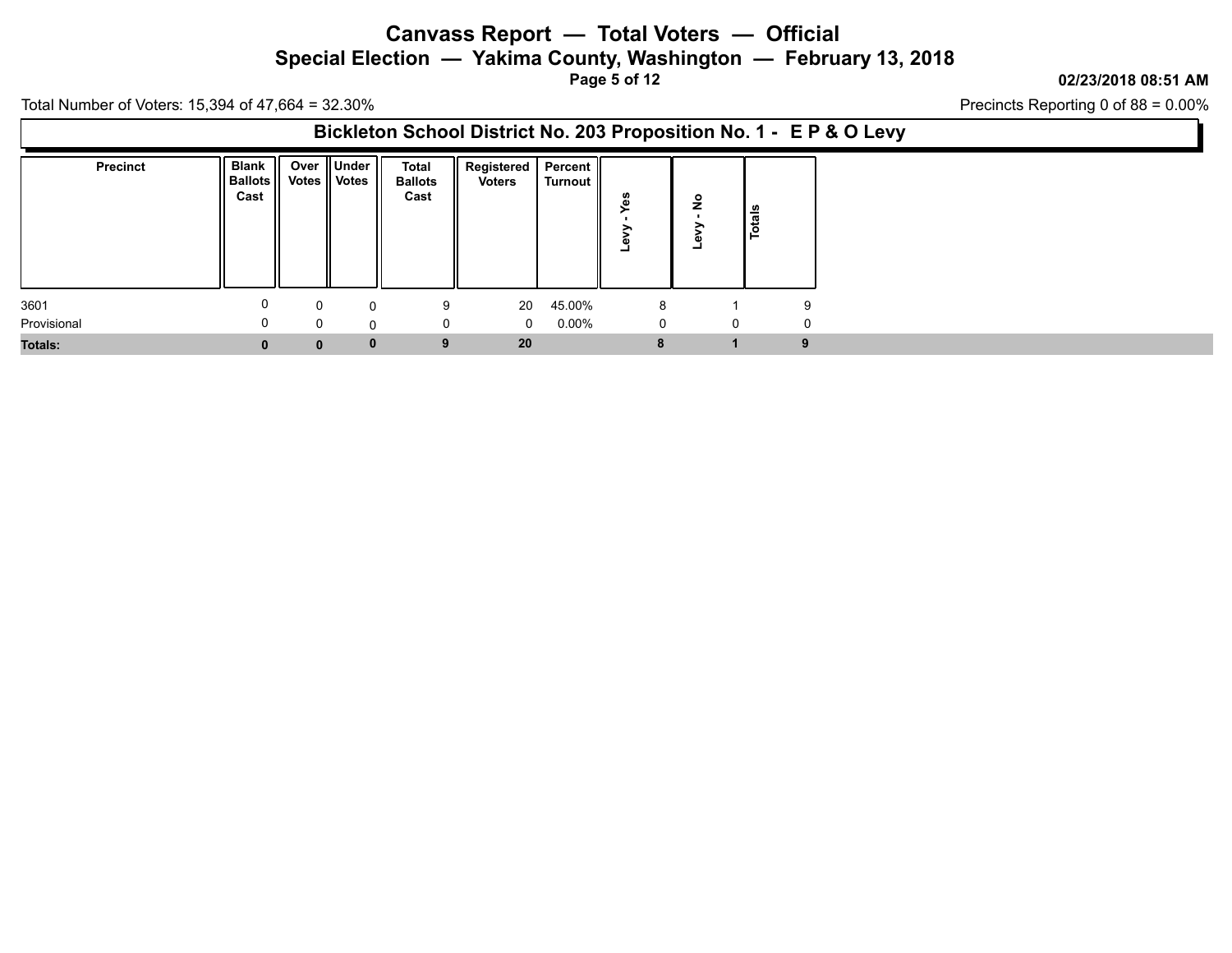**Special Election — Yakima County, Washington — February 13, 2018**

**Page 6 of 12**

#### **02/23/2018 08:51 AM**

Precincts Reporting 0 of 88 = 0.00%

Total Number of Voters: 15,394 of 47,664 = 32.30%

### **Granger School District No. 204 Proposition No. 1 - E P & O Levy**

| <b>Precinct</b> | <b>Blank</b><br><b>Ballots</b><br>Cast | Over<br>Votes | <b>Under</b><br><b>Votes</b> | <b>Total</b><br><b>Ballots</b><br>Cast | Registered<br><b>Voters</b> | Percent<br>Turnout | ∽   | $\frac{1}{2}$<br>Levy | Totals         |          |
|-----------------|----------------------------------------|---------------|------------------------------|----------------------------------------|-----------------------------|--------------------|-----|-----------------------|----------------|----------|
| 0501            | 0                                      | 0             | 0                            | 177                                    | 1,017                       | 17.40%             | 134 | 43                    |                | 177      |
| 3002            |                                        | 0             | $\overline{A}$               | 47                                     | 252                         | 18.65%             | 32  | 14                    |                | 46       |
| 3303            | 0                                      | 0             | 0                            | 109                                    | 418                         | 26.08%             | 67  | 42                    |                | 109      |
| 3902            | 0                                      | 0             | 0                            | 83                                     | 365                         | 22.74%             | 43  | 40                    |                | 83       |
| 4628            |                                        | 0             | 0                            | 10 <sup>°</sup>                        |                             | 51 19.61%          | 5   |                       | $\overline{5}$ | 10       |
| Provisional     | 0                                      | 0             | 0                            | $\mathbf 0$                            | $\mathbf{0}$                | $0.00\%$           | 0   |                       | 0              | $\Omega$ |
| <b>Totals:</b>  |                                        | $\mathbf{0}$  | 1                            | 426                                    | 2,103                       |                    | 281 | 144                   |                | 425      |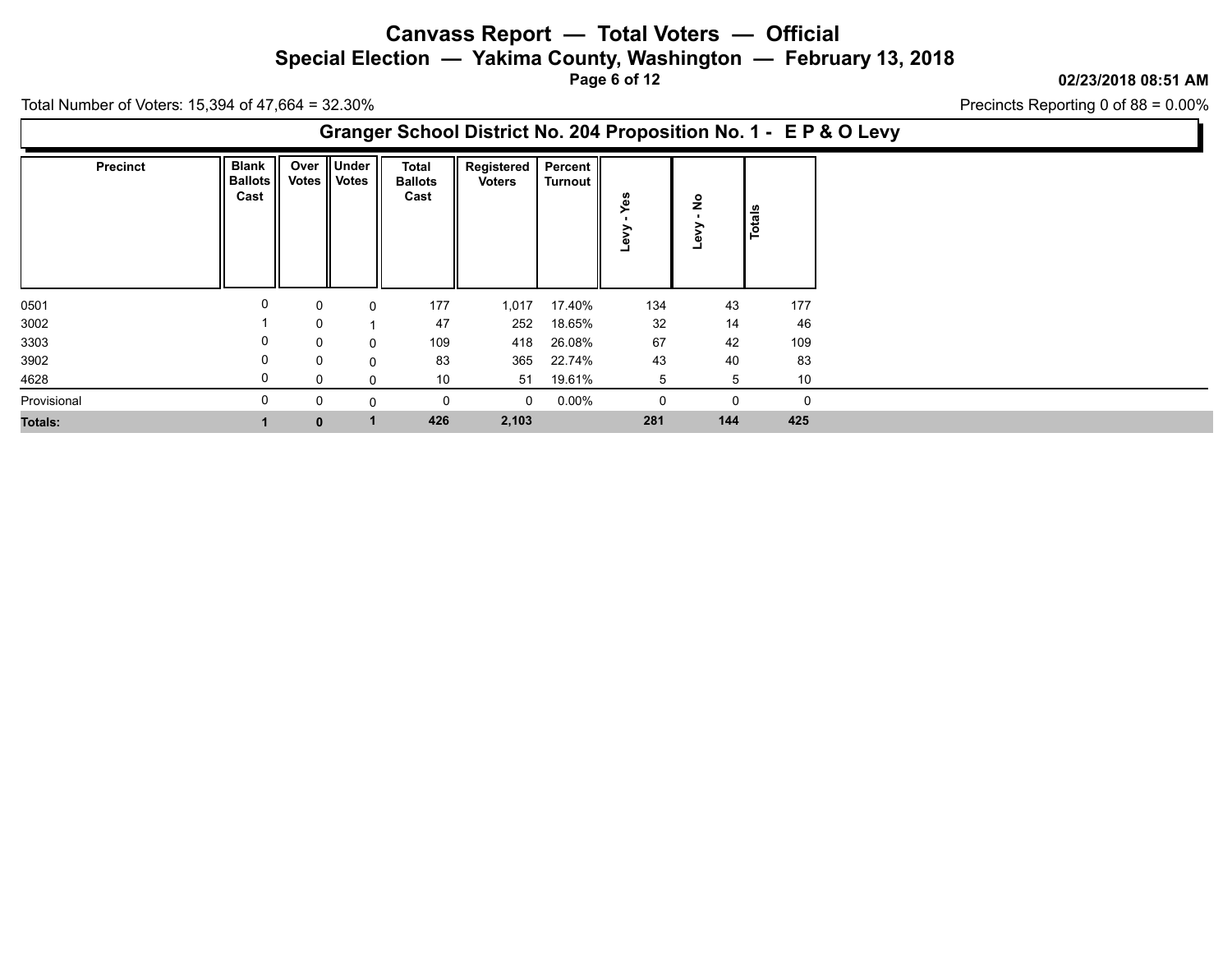**Special Election — Yakima County, Washington — February 13, 2018**

**Page 7 of 12**

#### **02/23/2018 08:51 AM**

Precincts Reporting 0 of 88 = 0.00%

Total Number of Voters: 15,394 of 47,664 = 32.30%

### **Zillah School District No. 205 Proposition No. 1 - E P & O Levy**

| <b>Precinct</b> | Blank<br><b>Ballots</b><br>Cast |              | Over Under<br>Votes    Votes | <b>Total</b><br><b>Ballots</b><br>Cast | Registered<br><b>Voters</b> | Percent  <br>  Turnout | ∽   | $\frac{1}{2}$<br>Levy | Totals |          |
|-----------------|---------------------------------|--------------|------------------------------|----------------------------------------|-----------------------------|------------------------|-----|-----------------------|--------|----------|
| 2701            |                                 | 0            | 0                            | 148                                    | 419                         | 35.32%                 | 95  | 53                    |        | 148      |
| 2702            |                                 | 0            | $\mathbf 0$                  | 401                                    | 992                         | 40.42%                 | 300 | 101                   |        | 401      |
| 3104            |                                 | $\mathbf{0}$ | $\mathbf 0$                  | 58                                     | 194                         | 29.90%                 | 34  | 24                    |        | 58       |
| 3311            |                                 | 0            | $\mathbf 0$                  | 395                                    | 1,040                       | 37.98%                 | 251 | 144                   |        | 395      |
| 4003            |                                 | 0            | $\Omega$                     | $\mathbf 0$                            | $\mathbf{0}$                | $0.00\%$               | 0   | 0                     |        | 0        |
| Provisional     |                                 | 0            | $\Omega$                     | 0                                      | $\mathbf 0$                 | $0.00\%$               | 0   | 0                     |        | $\Omega$ |
| <b>Totals:</b>  | 3.                              | $\mathbf{0}$ | $\mathbf 0$                  | 1,002                                  | 2,645                       |                        | 680 | 322                   |        | 1,002    |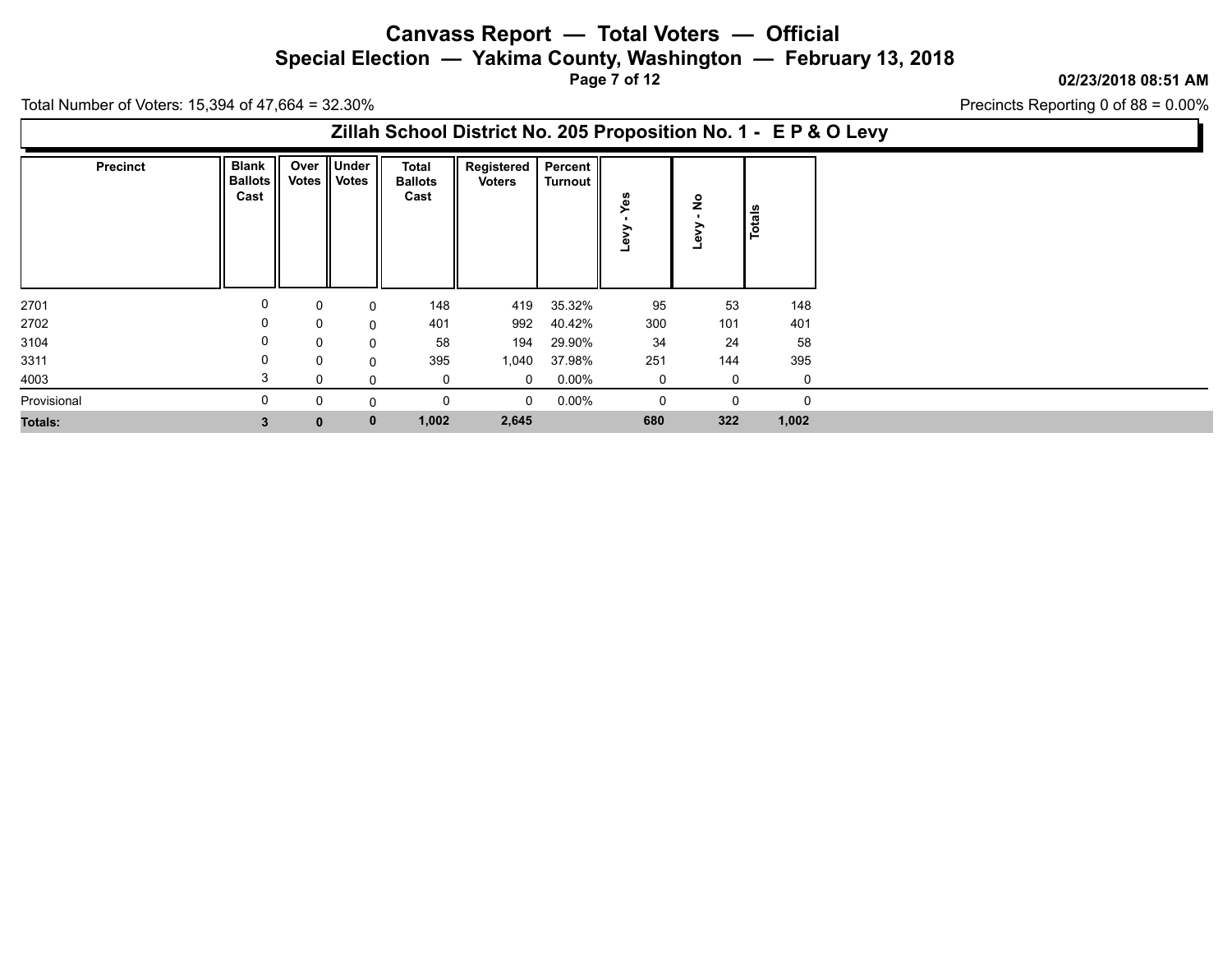**Special Election — Yakima County, Washington — February 13, 2018**

**Page 8 of 12**

#### **02/23/2018 08:51 AM**

Precincts Reporting 0 of 88 = 0.00%

Total Number of Voters: 15,394 of 47,664 = 32.30%

### **Wapato School District No. 207 Proposition No. 1 - E P & O Levy**

| Precinct       | <b>Blank</b><br><b>Ballots</b><br>Cast | Over<br><b>Votes</b> | Under<br><b>Votes</b> | Total<br><b>Ballots</b><br>Cast | Registered<br><b>Voters</b> | Percent<br>Turnout | 8<br>≻<br>Levy | $\frac{1}{2}$<br>$\mathbf{r}$<br>Levy | Totals      |
|----------------|----------------------------------------|----------------------|-----------------------|---------------------------------|-----------------------------|--------------------|----------------|---------------------------------------|-------------|
| 2501           | 0                                      |                      | 0                     | 157                             | 964                         | 16.29%             | 112            | 45                                    | 157         |
| 2502           | 0                                      | $\overline{2}$       | 0                     | 72                              | 572                         | 12.59%             | 52             | 18                                    | 70          |
| 3102           | 0                                      | 0                    | 0                     | 203                             | 883                         | 22.99%             | 124            | 79                                    | 203         |
| 3310           | 0                                      | 0                    | 0                     | 247                             | 1,059                       | 23.32%             | 155            | 92                                    | 247         |
| 3401           | 0                                      | 0                    | 0                     | 74                              | 529                         | 13.99%             | 56             | 18                                    | 74          |
| 3701           | 0                                      |                      | 0                     | 51                              | 223                         | 22.87%             | 24             | 27                                    | 51          |
| 4001           |                                        | 0                    | 0                     | 59                              | 486                         | 12.14%             | 39             | 20                                    | 59          |
| 4003           | 3                                      |                      | 0                     | 9                               | 60                          | 15.00%             | 6              | 3                                     | 9           |
| 4401           | 0                                      |                      | 0                     | 130                             | 432                         | 30.09%             | 81             | 49                                    | 130         |
| 4623           | 0                                      |                      | $\mathbf{0}$          | 0                               | $\mathbf 0$                 | $0.00\%$           | $\mathbf 0$    | 0                                     | $\Omega$    |
| Provisional    | 0                                      |                      | $\mathbf{0}$          | 0                               | $\Omega$                    | $0.00\%$           | 0              | 0                                     | $\mathbf 0$ |
| <b>Totals:</b> | 3                                      | $\overline{2}$       | $\mathbf{0}$          | 1,002                           | 5,208                       |                    | 649            | 351                                   | 1,000       |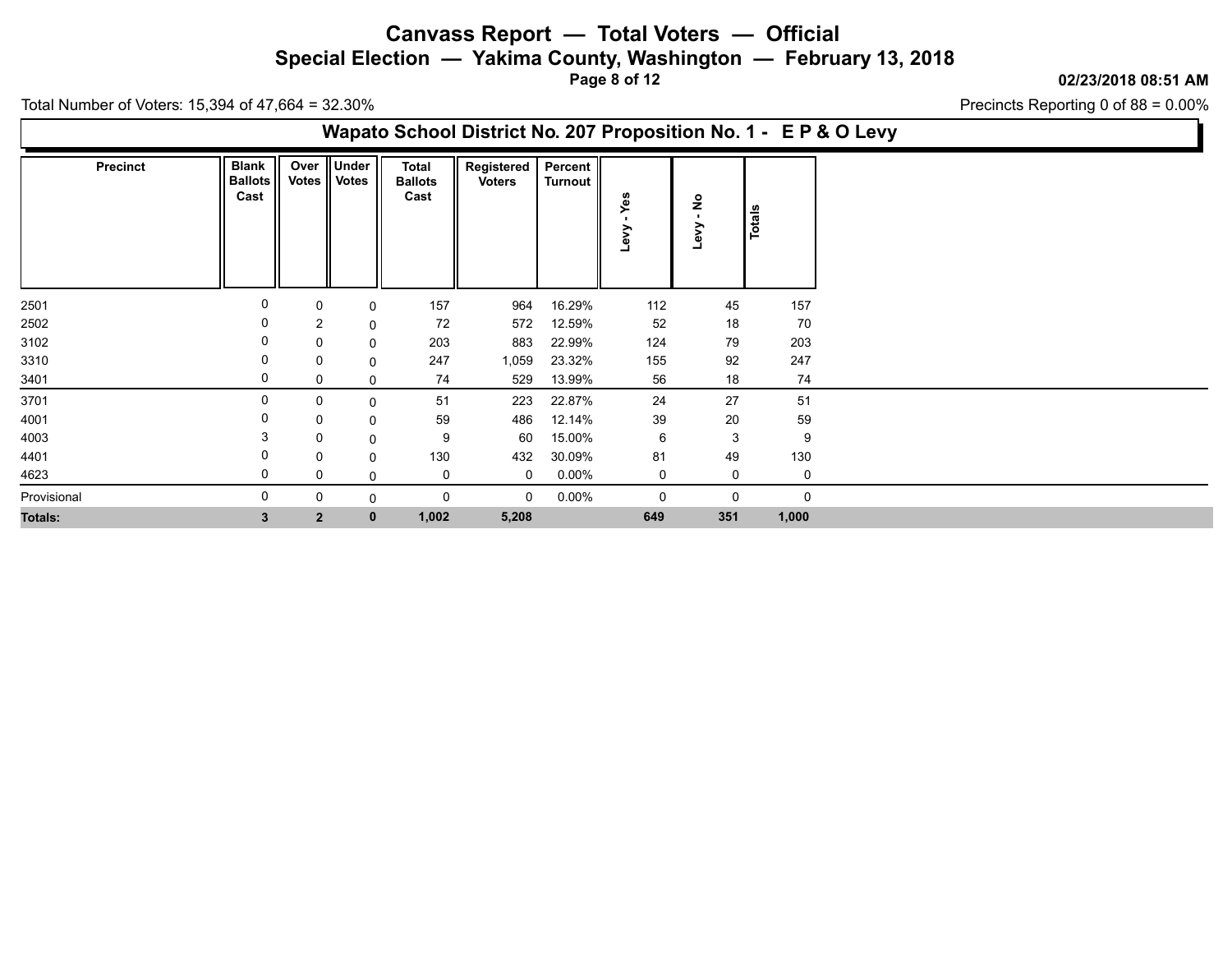**Special Election — Yakima County, Washington — February 13, 2018**

**Page 9 of 12**

#### **02/23/2018 08:51 AM**

Precincts Reporting 0 of 88 = 0.00%

Total Number of Voters: 15,394 of 47,664 = 32.30%

### **West Valley School District No. 208 Proposition No. 1 - E P & O Levy**

| <b>Precinct</b> | <b>Blank</b><br><b>Ballots</b><br>Cast | Over<br><b>Votes</b> | <b>Under</b><br><b>Votes</b> | <b>Total</b><br><b>Ballots</b><br>Cast | Registered<br><b>Voters</b> | Percent<br><b>Turnout</b> | -Yes<br>Levy     | Levy - No        | Totals         |
|-----------------|----------------------------------------|----------------------|------------------------------|----------------------------------------|-----------------------------|---------------------------|------------------|------------------|----------------|
|                 | $\mathbf{1}$                           |                      |                              |                                        |                             |                           |                  |                  |                |
| 0163            | $\mathbf 0$                            | $\mathbf 0$          | $\mathbf{1}$                 | 384                                    | 803                         | 47.82%                    | 229              | 154              | 383            |
| 0167            | $\Omega$                               | 0                    | $\Omega$                     | 88                                     | 179                         | 49.16%                    | 54               | 34               | 88             |
| 0168            |                                        | 0                    | $\mathbf 0$                  | $\overline{4}$                         | $\overline{7}$              | 57.14%                    | $\boldsymbol{2}$ | $\boldsymbol{2}$ | $\overline{4}$ |
| 0177            | 0                                      | $\mathbf 0$          | $\mathbf{1}$                 | 374                                    | 1,039                       | 36.00%                    | 262              | 111              | 373            |
| 0179            |                                        | 0                    | 0                            | 274                                    | 808                         | 33.91%                    | 163              | 111              | 274            |
| 0180            | $\mathbf 0$                            | $\mathsf{O}$         | $\mathbf 0$                  | 360                                    | 916                         | 39.30%                    | 231              | 129              | 360            |
| 0181            | $\mathbf 0$                            | 0                    | 0                            | 399                                    | 942                         | 42.36%                    | 217              | 182              | 399            |
| 0182            | 0                                      | $\mathbf 0$          | $\mathbf 0$                  | 487                                    | 1,272                       | 38.29%                    | 323              | 164              | 487            |
| 0183            | $\overline{2}$                         | 0                    | $\overline{2}$               | 340                                    | 713                         | 47.69%                    | 234              | 104              | 338            |
| 0185            | $\mathbf 1$                            | 0                    | $\mathbf{1}$                 | 347                                    | 860                         | 40.35%                    | 218              | 128              | 346            |
| 0186            | $\mathbf 1$                            | $\mathbf 0$          | $\mathbf{1}$                 | 202                                    | 542                         | 37.27%                    | 128              | 73               | 201            |
| 0187            | $\Omega$                               | $\mathbf 0$          | 0                            | 362                                    | 824                         | 43.93%                    | 231              | 131              | 362            |
| 0188            | $\mathbf 0$                            | 0                    | $\mathbf 0$                  | 305                                    | 709                         | 43.02%                    | 215              | 90               | 305            |
| 0189            | $\Omega$                               | 0                    | $\mathbf 0$                  | 305                                    | 733                         | 41.61%                    | 187              | 118              | 305            |
| 0190            | 0                                      | 0                    | $\mathbf 0$                  | 169                                    | 527                         | 32.07%                    | 89               | 80               | 169            |
| 0191            | $\mathbf 0$                            | $\mathsf{O}$         | $\mathsf{O}$                 | $\mathbf 0$                            | $\overline{1}$              | 0.00%                     | $\mathsf 0$      | $\mathsf{O}$     | $\mathbf 0$    |
| 0192            | 0                                      | $\mathbf 1$          | 0                            | 138                                    | 692                         | 19.94%                    | 75               | 62               | 137            |
| 0193            | $\mathbf 0$                            | $\pmb{0}$            | $\mathbf{0}$                 | 199                                    | 404                         | 49.26%                    | 123              | 76               | 199            |
| 3004            | $\Omega$                               | 0                    | 0                            | 10                                     | 30                          | 33.33%                    | $\overline{1}$   | 9                | 10             |
| 3203            | 0                                      | 0                    | 0                            | 352                                    | 840                         | 41.90%                    | 223              | 129              | 352            |
| 3205            | $\mathbf{1}$                           | $\mathbf 0$          | $\mathbf{1}$                 | 392                                    | 1,125                       | 34.84%                    | 229              | 162              | 391            |
| 3301            |                                        | 0                    | $\mathbf{1}$                 | 185                                    | 556                         | 33.27%                    | 83               | 101              | 184            |
| 3605            | 0                                      | 0                    | 0                            | 301                                    | 814                         | 36.98%                    | 132              | 169              | 301            |
| 4114            | 0                                      | $\mathbf 0$          | 0                            | 285                                    | 792                         | 35.98%                    | 134              | 151              | 285            |
| 4601            | 0                                      | $\mathsf{O}$         | $\mathbf 0$                  | 8                                      | 15                          | 53.33%                    | 6                | $\overline{2}$   | 8              |
| 4623            | 0                                      | 0                    | 0                            | 29                                     | 112                         | 25.89%                    | $\boldsymbol{9}$ | 20               | 29             |
| 4801            | 0                                      | 0                    | $\Omega$                     | 413                                    | 1,170                       | 35.30%                    | 175              | 238              | 413            |
| 5003            | $\mathbf 0$                            | $\mathbf 0$          | $\mathbf 0$                  | 253                                    | 780                         | 32.44%                    | 119              | 134              | 253            |
| 5010            | $\Omega$                               | 0                    | $\mathbf 0$                  | 82                                     | 186                         | 44.09%                    | 58               | 24               | 82             |
| 5014            | $\Omega$                               | 0                    | 0                            | 255                                    | 782                         | 32.61%                    | 108              | 147              | 255            |
| 5020            | $\mathbf 0$                            | 0                    | 0                            | 208                                    | 453                         | 45.92%                    | 151              | $57\,$           | 208            |
| Provisional     | $\mathbf 0$                            | 0                    | 0                            | 0                                      | 0                           | $0.00\%$                  | $\mathsf 0$      | $\mathsf{O}$     | $\mathsf 0$    |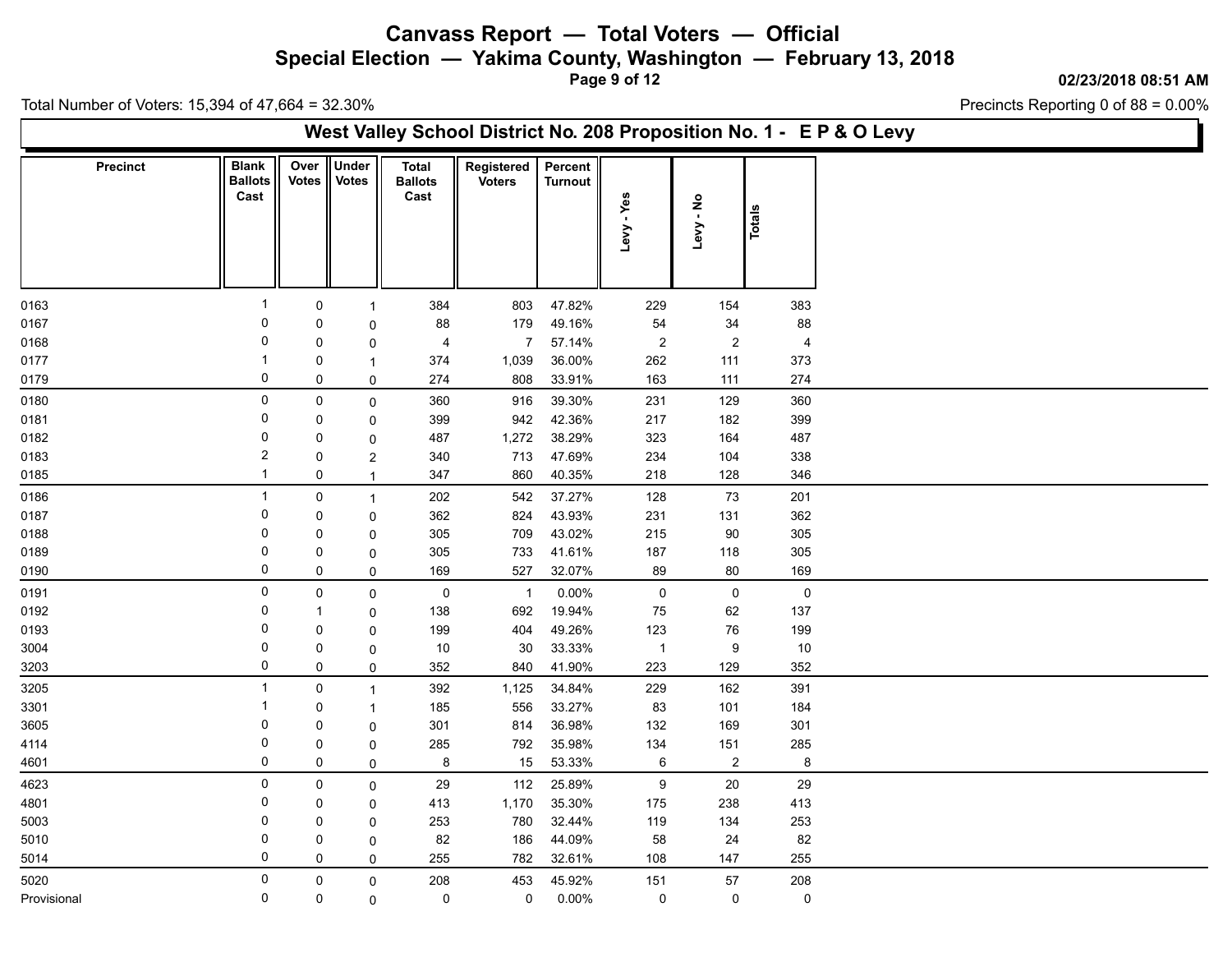### **Canvass Report — Total Voters — Official Special Election — Yakima County, Washington — February 13, 2018**

**Page 10 of 12**

**02/23/2018 08:51 AM**

Total Number of Voters: 15,394 of 47,664 = 32.30% Precincts Reporting 0 of 88 = 0.00% **Totals: 8 1 8 7,510 19,626 4,409 3,092 7,501**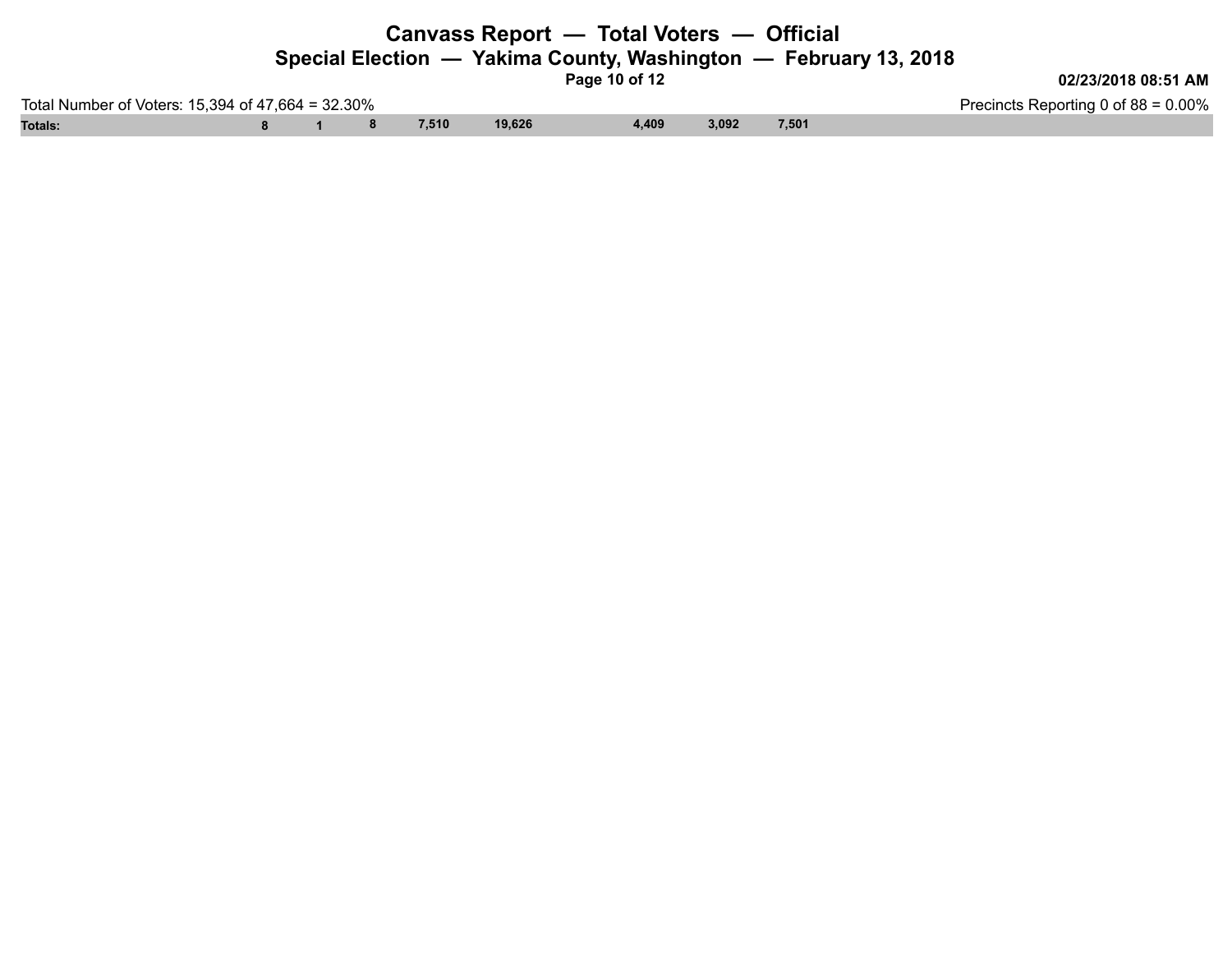**Special Election — Yakima County, Washington — February 13, 2018**

**Page 11 of 12**

**02/23/2018 08:51 AM**

Precincts Reporting 0 of 88 = 0.00%

Total Number of Voters: 15,394 of 47,664 = 32.30%

### **Yakima County Fire Protection District No. 3 Proposition No. 1 - G O Bond**

| <b>Precinct</b> | <b>Blank</b><br><b>Ballots</b><br>Cast |              | Over Under<br>Votes    Votes | <b>Total</b><br><b>Ballots</b><br>Cast | Registered   Percent  <br><b>Voters</b> | Turnout  | ಕ<br>c<br>௨ | ಕ<br>ី<br>Reje | Totals |
|-----------------|----------------------------------------|--------------|------------------------------|----------------------------------------|-----------------------------------------|----------|-------------|----------------|--------|
|                 |                                        |              |                              |                                        |                                         |          |             |                |        |
| 3305            | 0                                      | 0            | $\Omega$                     | 253                                    | 694                                     | 36.46%   | 173         | 80             | 253    |
| 3308            | 0                                      | 0            | $\Omega$                     | 3                                      |                                         | 5 60.00% | 3           | $\mathbf 0$    | 3      |
| 4115            | 0                                      | $\Omega$     | 0                            | 41                                     | 114                                     | 35.96%   | 31          | 10             | 41     |
| 4503            | 0                                      | $\mathbf 0$  | $\Omega$                     | 27                                     | 62                                      | 43.55%   | 19          | 8              | 27     |
| Provisional     |                                        | 0            | $\Omega$                     |                                        | $\mathbf 0$                             | $0.00\%$ | $\mathbf 0$ | 0              | 0      |
| Totals:         | $\mathbf{0}$                           | $\mathbf{0}$ | $\mathbf{0}$                 | 324                                    | 875                                     |          | 226         | 98             | 324    |